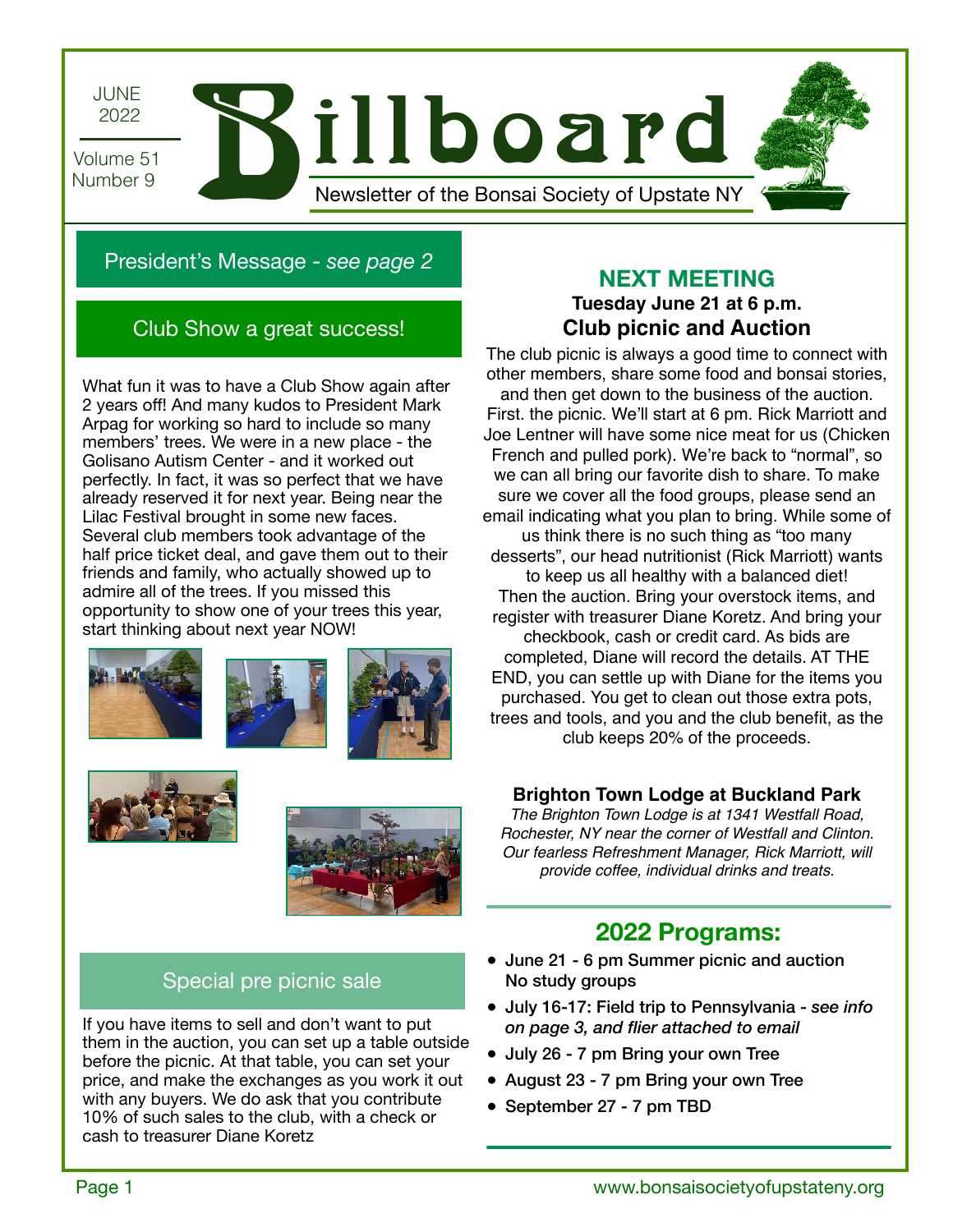Greetings Friends,

Well I am happy to report that MAY smiled brightly on our Bonsai Society!

Our display at the Memorial Art Gallery was seen by twice as many people as in the past and there was great interest in the Club, our Spring Show and the Art of Bonsai. Speaking of our Spring Exhibition, it was an amazing success especially considering everything that was working against it! First of all I need to THANK all our Members who pitched in from start to finish in set up, running and take down, we have never had such enthusiastic help! Secondly, thank you to ALL the Members that took the time, thought and care to share their beautiful Bonsai with us and the public!!

As you know it has been a mission to get Members to participate and learn how to prepare Trees & displays and reap the reward for all their hard work & dedication to their Trees. I truly hope this not only encourages those who accepted the challenge to continue their journey but those that weren't ready to start planning for next year! There was considerable doubt raised about the potential success of a "ONE DAY SHOW" but those that came left as believers including our 2 loyal vendors that reported record sales. We have a reservation in place for next year so we have time to plan and will keep you posted.

We were also able to have a May meeting which is not been part of our calendar in the past. Bob Blankfield donated a Root over Rock Trident Maple and we did a number of cuttings which were raffled off, then Part 2, John Wessinger's program on heat management. John is our Director of Education and is doing an amazing job! Finally, Bill Valavanis & I trekked to Olive Branch/ Memphis for the ABS conference & Exhibition. Bill brought 4 gorgeous and educational displays and was honored with 3 separate AWARDS. I displayed an unusual creative Shohin display and was also honored with an ABS AWARD. Our Club is a member of the American Bonsai Society so it was good to represent!

This month is speeding by like a bullet train and our Club Picnic & Auction is coming up fast. Please plan to participate as this is a great time, great food, great friendship, great deals AND a chance to help support YOUR BONSAI CLUB!!!

Next Month is JULY, talking about time flying by…) and we have a ROAD TRIP to PA on its way with a SPECIAL Program by Sean Smith and other fun stuff too. Also an ever popular OPEN WORKSHOP free to all members. Once again thanks to ALL BOARD Members, PROJECT INVOLVED MEMBERS and all Members that are involved and making this the BEST BONSAI CLUB for all of us!

Mark

### Heat management for bonsai trees in summer

Providing a healthy environment for our bonsai isn't always easy. At times, keeping our trees' roots/soil/ pots within a temperature range that promotes photosynthesis can be a challenge. Temperatures above 90°F can dramatically reduce photosynthesis. Here are some options that you can take to reduce excessive heat on your bonsai, on those hot, sunny days of summer.

- 1. Cover pot with a white cotton T- shirt
- 2. Shelter smaller trees under large trees
- 3. Place in cooler/shaded areas of your yard east/west/north sides
- 4. Sprinkle water over trees and pots during heat of the day
- 5. Surround pots with insulation material air-duct insulation one option
- 6. Clump bonsai together for shade and increased evaporative cooling
- 7. Use thicker pots to slow increase in temperature these do lose heat more slowly though
- 8. Rotate pots face smallest side toward sun
- 9. Place pot on a wet gravel surface evaporative cooling of water helps cool pots
- 10. Orient tree so its own leaves shade trunk and pot
- 11. Place trees on soil/grass ground usually cooler than raised stands/tables/decks
- 12. Use shade cloth (30 or 40%) to cover trees construct simple frame to hold cloth

*Thanks to John Wiessinger for this very useful information.*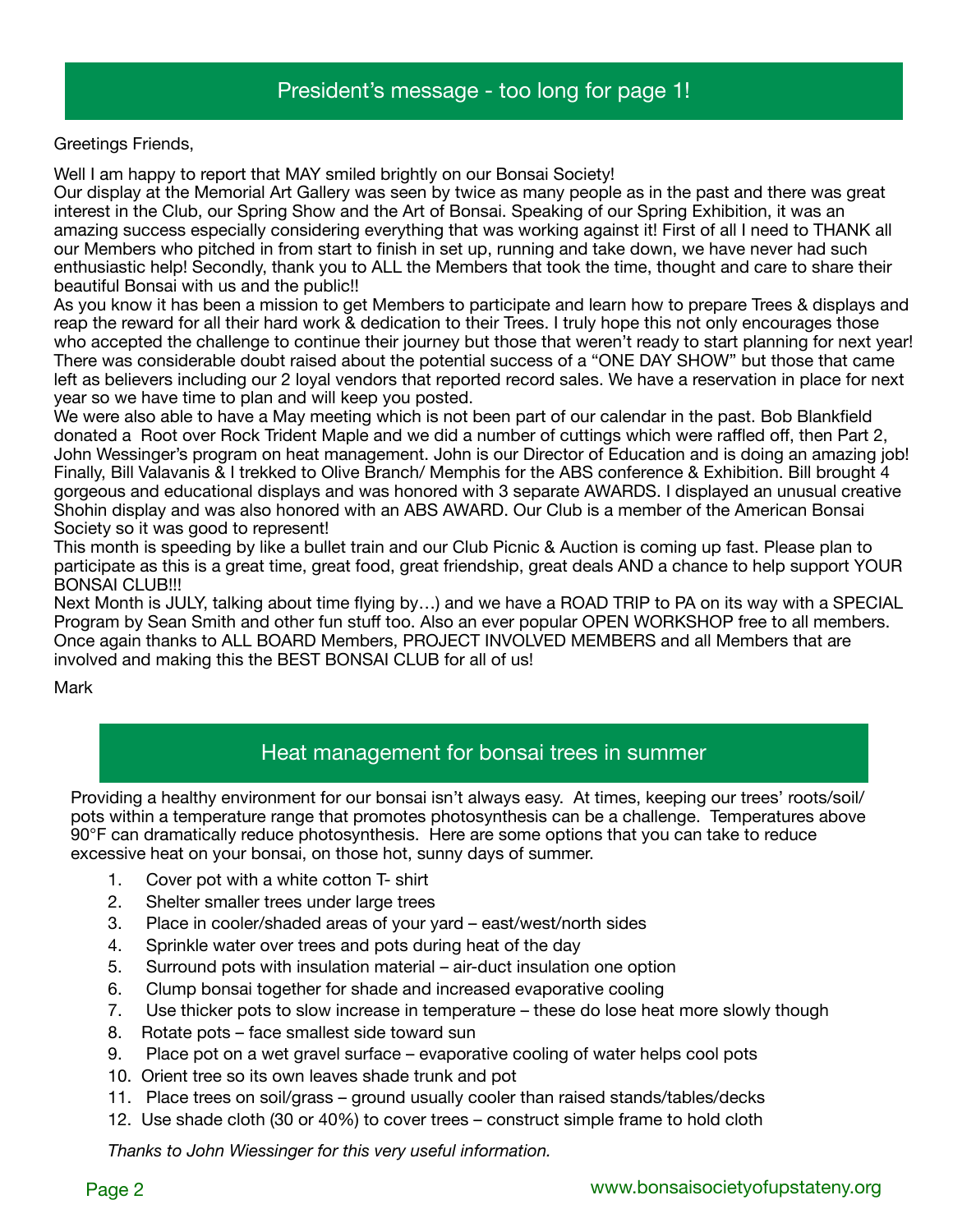### Board Members and upcoming Elections Please help us remember to vote this month!

| We have received no nominations, so we will be voting                      |
|----------------------------------------------------------------------------|
| to confirm these officers at the June meeting.                             |
| President & Special ProjectsMark Arpag                                     |
| Vice PresidentWilliam Valavanis                                            |
| Secretary  Open position, please apply!<br>Billboard  Marti & Tom Macinski |
| Education  John Wiessinger<br>ExhibitionsHarvey Carapella                  |
| Library & Club History  Joe Lentner                                        |
| Membership Table  Harvey Carapella                                         |
| PhotographersMarti & Tom Macinski                                          |
| Project InvolvedWill Hebert<br>Publicity The Entire Club                   |

Refreshments & New Members ........................... Rick Marriott Rules & By-Laws ...................... Joe Galley Suiseki Study Group ................ Les Allen Ways & Means/ Mentorship ....Joe Moore Webmaster…………*Open position, please apply!*  Shohin Study Group........... Harvey Carapella, Bill Valavanis, Mark Arpag Society Consultants……….Doug McDade, Will Hebert Past Presidents Jim Dolce, Harvey Carapella Special thanks goes to our officers who have served in these positions previously and continue to provide guidance to the society.

### Special travel opportunity in July

Bill Valavanis is such an asset to our club. In addition to providing his expertise as a speaker, and his support with general information, he has coordinated an outstanding field trip for us in July. The flier is attached to the email that is sending this Billboard, with the details for you to print out and post on your fridge, but here are some of the details so that you know how to be included. We will travel separately (as in, no bus) but may carpool as it works out. We'll meet at Nature's Way in Harrisburg (see the flier for the address) at 11 on Saturday, and we'll have lunch in his garden. We'll tour Nature's Way, and be treated to Jim Doyle's expertise. Then we'll drive to SuperFly Bonsai, THE Bonsai Megastore. Sean Smith will meet us for dinner at a place he has arranged, and dinner will be at your own expense. There are 2 possible hotels available at a reasonable price, the Days Inn Harrisburg, and the Rodeway Inn also in Harrisburg. Both charge \$99 per night, less AARP or AA discounts, and plus taxes and lodging charges. You will need to make your own reservations, and there is a car race nearby, so don't delay.

On Sunday we'll go to Three Mountain Bonsai School for a private seminar on bonsai, suiseki and other art display. We hope everyone will respect Sean Smith's dedication and expertise being offered to our club members at no charge, by staying until the end of the Display session. Then we'll return to Rochester by the same way that we came.

How to take part in this very special field trip? First, send an email to Marti Macinski ([mmacinski@mac.com](mailto:mmacinski@mac.com)) with your intention to participate, your ability to share car space or your desire to carpool with someone else driving. Call and make your room reservation ASAP.

If you have questions (*this was re-written numerous times in an effort to be clear, but . . . !)* Call Marti Macinski at 607.279.4731, and I'll do my best to untangle all the details.

We're looking forward to our first club outing in several years.

Summary of time frame and events:

Saturday: 11 am Nature's Way, with lunch brought in

After Nature's Way, visit to Super Fly Bonsai Megastore

Dinner with Sean Smith, stay at local hotel. (Both at your individual expense)

Sunday morning: Three Mountain Bonsai School for a private seminar on bonsai, suiseki and art display.